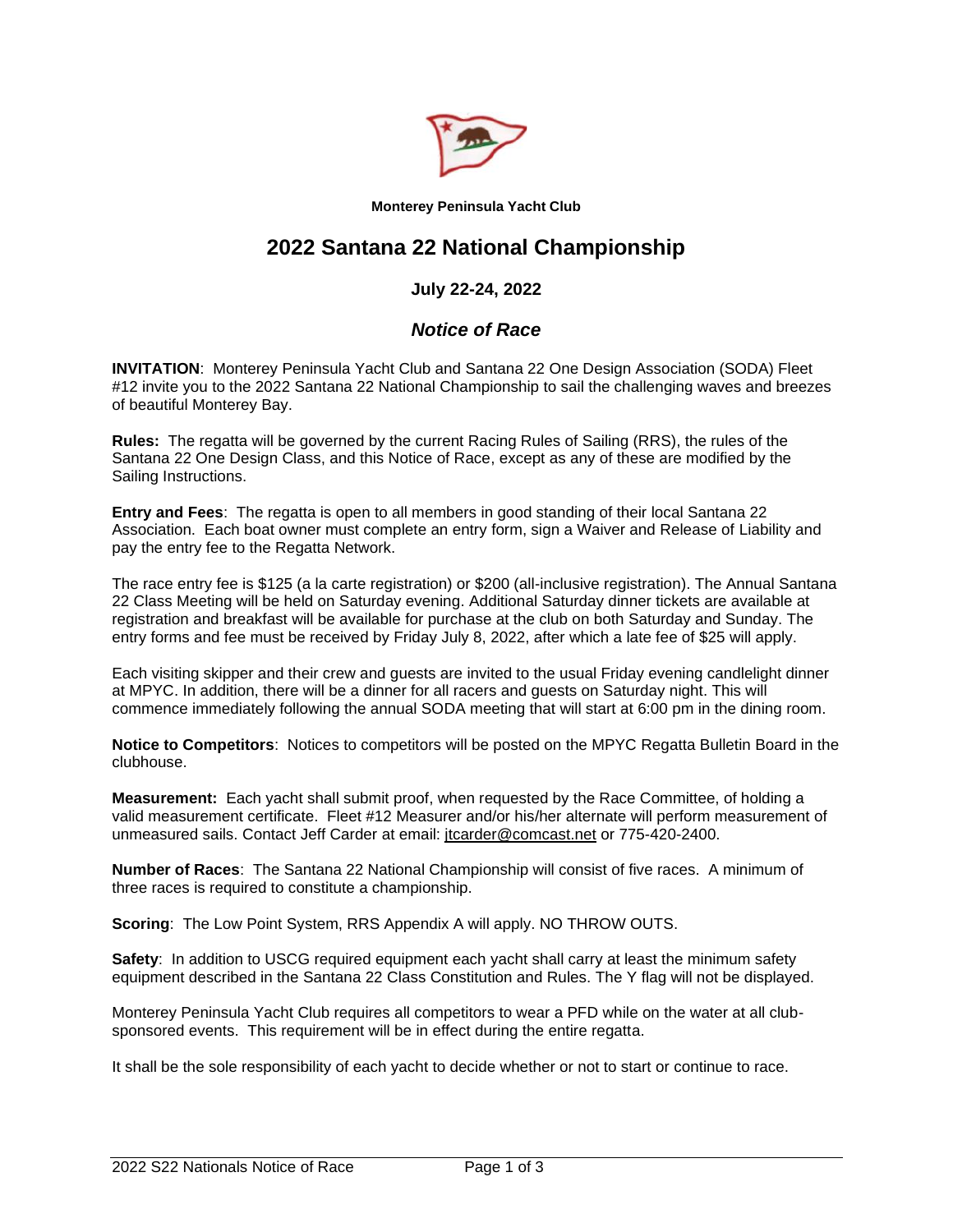**Crew Number**: Each yacht must carry the same number of crew for each race in the regatta. The number of crew is left to the discretion of each skipper. Per SODA rules, each yacht shall carry a minimum of two crew.

**Launching, Mooring and Haul outs**: A hoist is available adjacent to MPYC. A launch ramp is also available in Monterey harbor. Visiting yachts may tie up in front of the yacht club or make arrangements with the Monterey Harbormaster for a slip. All yachts must remain in the water during the regatta. Haul outs will only be allowed at the conclusion of racing on Sunday. Yachts requiring haul out due to damage must receive approval from the Principal Race Officer (PRO).

Parking: Trailer parking will be available in the MPYC boatyard on a first-come first-served basis. Please contact Kate Conway at [kconway06@gmail.com](mailto:kconway06@gmail.com) if you would like to request a trailer spot in the yard. MPYC has limited space available. Automobile parking is available in Monterey City lots both metered and hourly. Some free parking may be found a few blocks from MPYC on city streets.

**Awards**: First through fifth place trophies will be awarded, as well as the Santana 22 Class Perpetual Trophy, and miscellaneous other awards.

| <b>Date and Time</b>  | <b>Event</b>                                                         |
|-----------------------|----------------------------------------------------------------------|
| <b>Friday July 22</b> |                                                                      |
| $13:00 - 18:00$       | Check-in, registration and measurement at MPYC                       |
| 15:00 hours           | <b>Practice Race</b>                                                 |
| 18:00 hours           | No host bar and MPYC Friday candlelight dinner                       |
|                       |                                                                      |
| Saturday, July 23     |                                                                      |
| 09:00 hours           | Late registrations and Breakfast                                     |
| 10:30 hours           | Skippers meeting at MPYC                                             |
| 12:55 hours           | Race 1 Warning Signal                                                |
|                       | Race 2 Warning Signal shortly after last boat finishes previous race |
|                       | Race 3 Warning Signal shortly after last boat finishes previous race |
| 18:00 hours           | Santana 22 Nationals Annual Meeting and Dinner                       |
|                       |                                                                      |
| Sunday, July 24       |                                                                      |
| 09:00 hours           | <b>Breakfast</b>                                                     |
| 12:55 hours           | Race 4 Warning Signal                                                |
|                       | Race 5 Warning Signal shortly after last boat finishes previous race |

#### **Santana 22 Nationals Regatta Schedule**